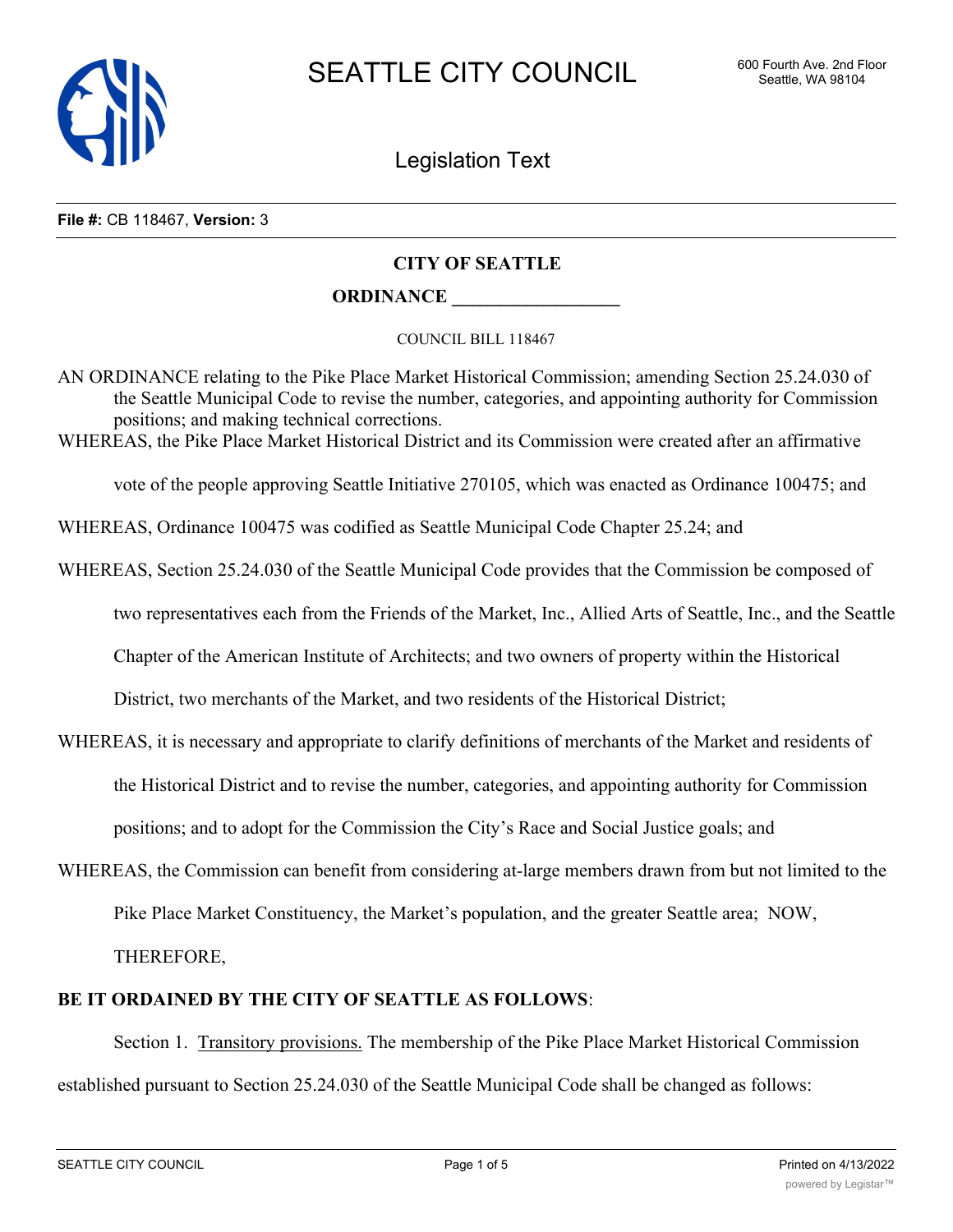### **File #:** CB 118467, **Version:** 3

A. One position is created that shall be appointed without regard to occupation or affiliation, and as defined by the Pike Place Market Historical Commission Guidelines;

B. The two positions occupied by representatives of the Seattle Chapter of the American Institute of Architects (AIA) shall be occupied by two architects, provided that the current members who are representatives of the AIA may continue in their current positions until the end of their terms and may be reappointed to the architect positions; and

C. One of the positions occupied by an owner of property within the Pike Place Market Historical District (Historical District) is eliminated, provided that the member who is a property owner whose term expires the latest in time shall occupy the position created in subsection 1.A of this ordinance as of the effective date of this ordinance.

Section 2. Section 25.24.030 of the Seattle Municipal Code, last amended by Ordinance 115958, is amended as follows:

## **25.24.030 Commission created.**

A. There is created a Market Historical Commission (((hereafter called))"Commission") ((appointed by the Mayor with the consent of a majority of the City Council and to be)) composed of 12 members, whose positions shall be numbered from 1 to 12. The members shall be appointed by the Mayor and confirmed by the City Council. The Commission shall be composed of two  $((2))$  representatives  $((each))$  from the Friends of the Market, Inc. (positions 1 and 2), ((Allied Arts of Seattle, Inc., and the Seattle Chapter of the American Institute of Architects; and two  $(2)$ ) two architects (positions 3 and 4), two merchants of the Market (positions 5 and 6), two residents of the Historical District (positions 7 and 8), one owner((s)) of property within the Historical District (position 9), two representatives of Allied Arts of Seattle, Inc. (positions 10 and 11), ((two (2) merchants of the markets, and two (2) residents of the Historical District)) and one representative that shall be appointed without regard to occupation or affiliation (position 12). For purposes of this Section 25.24.030, "merchants of the Market" means persons that sell merchandise or services from shops or concessions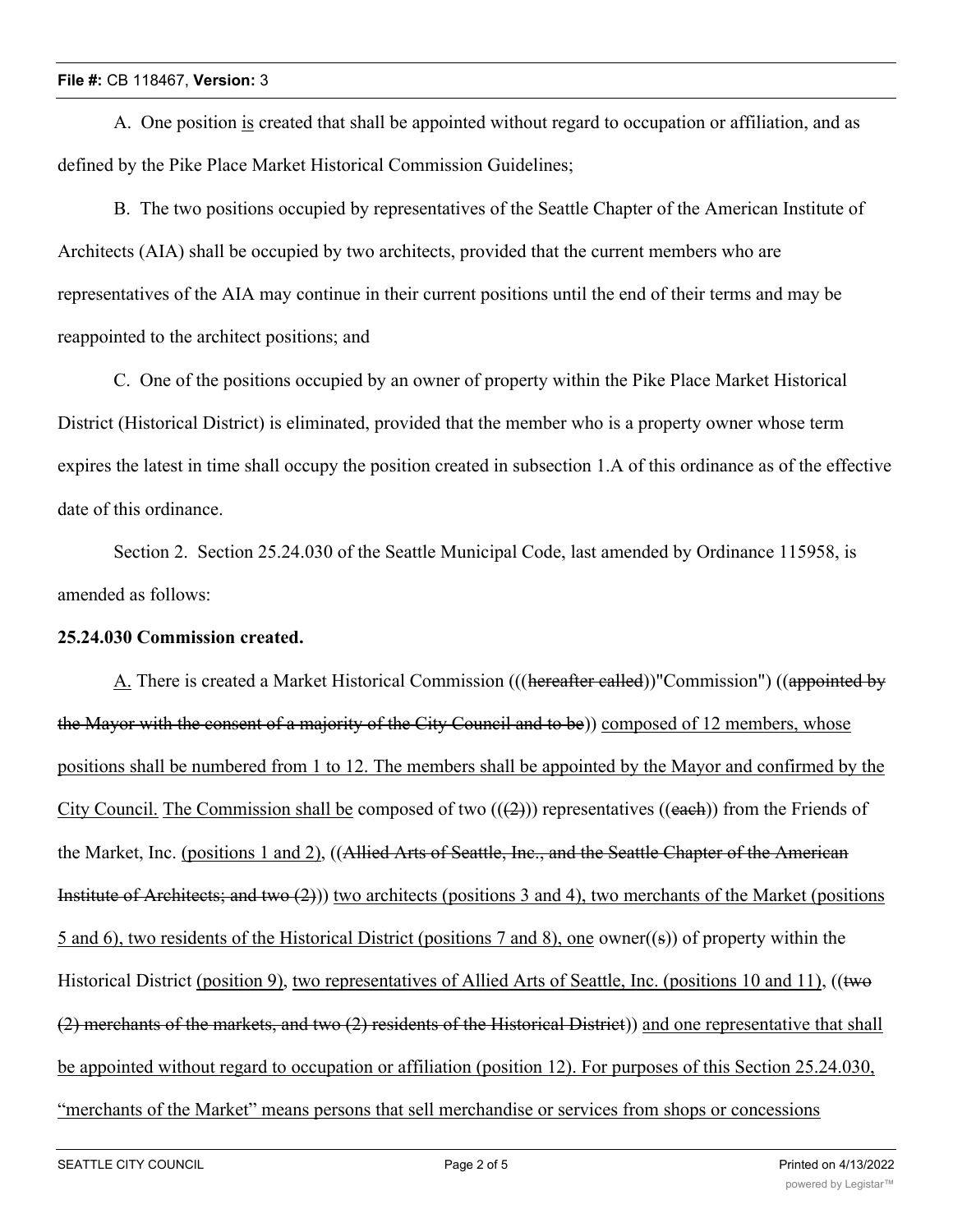including, but not limited to, high stalls, fishmongers, and craft and produce sellers, located within the Pike Place Market Historical District, and "resident of the Historical District" means a person who occupies a primary residence they own, rent, or lease within the Pike Place Market Historical District. The Mayor shall make ((his)) appointments of the representatives of Friends of the Market (( $\frac{1}{2}$ ) and Allied Arts (( $\frac{1}{2}$  and the Seattle Chapter of the American Institute of Architects,) from a list of four (((4))) nominees submitted by each of the said organizations. The Mayor shall make appointment of position 12 from a list of four nominees submitted by the Commission.

B. Each member shall have a demonstrated sympathy with the purposes of this Chapter 25.24. The members shall serve ((three (3) year)) three-year terms with the terms of the first Commission to be staggered. Any vacancy in an unexpired term shall be filled in the same manner as the original appointment. A member whose term is ending may continue on an interim basis as a member with voting rights until such time as a successor for that position has been appointed and confirmed by the City Council.

C. The Commission shall have for its purpose the preservation, restoration, and improvement of such buildings and continuance of uses in the Historical District, as in the opinion of the Commission shall be deemed to have architectural, cultural, economic, and historical value as described in Section 25.24.040, and which buildings should be preserved for the benefit of the people of Seattle. The Commission shall also make rules, regulations, and guidelines according to the criteria as contained in this ((chapter)) Chapter 25.24 for the guidance of property owners within the Historical District. The Commission shall also develop plans for the acquisition and perpetuation of the Pike Place Market((s)) and of  $((\text{market}))$  Market activities through either public ownership or other means and shall make recommendations to the City Council from time to time concerning their progress. Staff assistance and other services shall be provided by the Department of Neighborhoods to the Commission as requested.

D. The Commission shall adopt a Statement of Commitment to Advancing Racial Equity in the Guidelines of the Commission. The Commission shall develop, use, and be accountable to a Racial Equity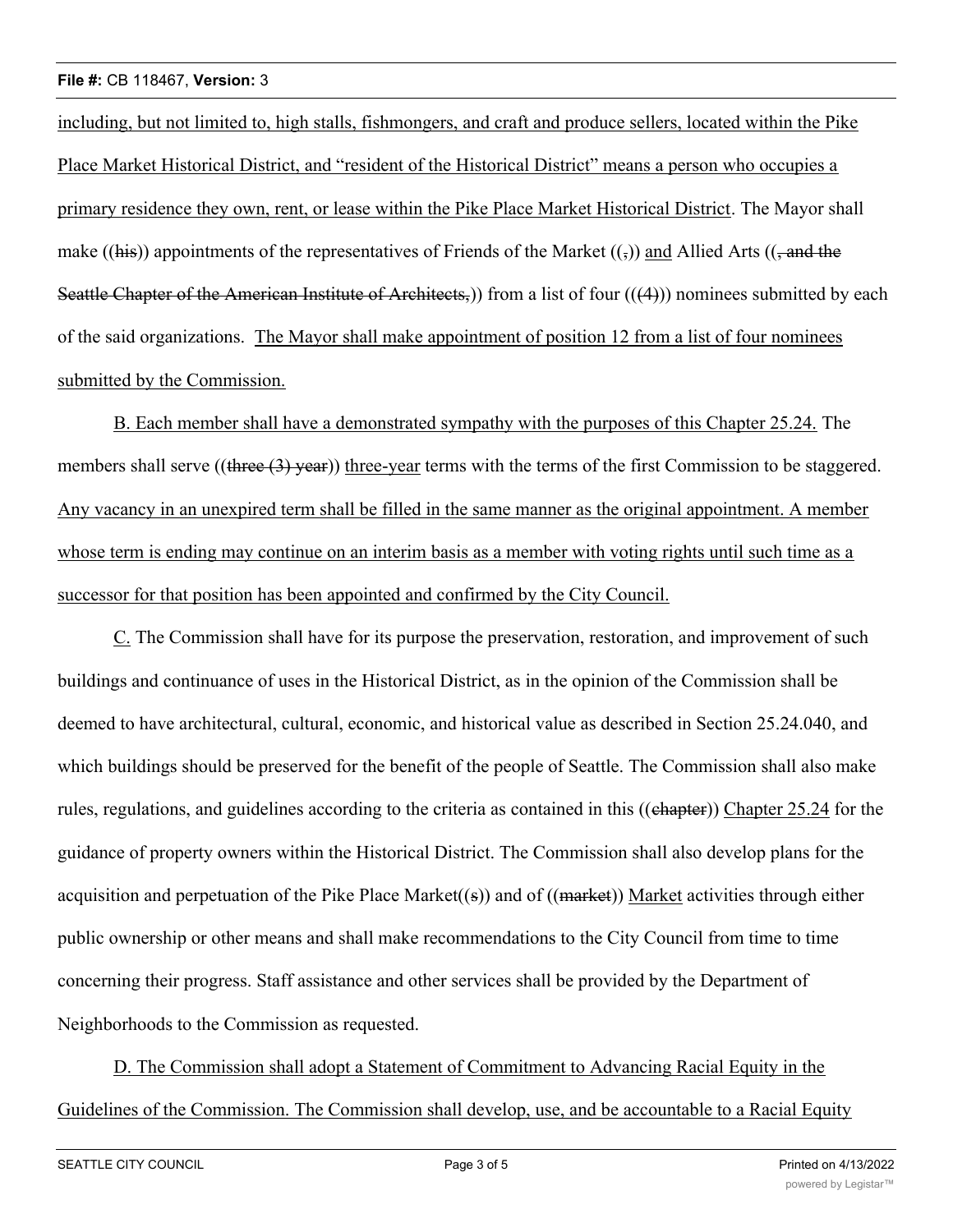Lens, a set of questions that considers actual and perceived racial inequities and steps to achieve racial equity, for all decisions involving Commission matters. Any organization involved in suggesting nominees for a Commission position shall use the Racial Equity Lens when identifying candidates for Commission membership.

Section 3. This ordinance shall take effect and be in force 30 days after its approval by the Mayor, but if not approved and returned by the Mayor within ten days after presentation, it shall take effect as provided by Seattle Municipal Code Section 1.04.020.

Passed by the City Council the day of 3015, and

signed by me in open session in authentication of its passage this

\_\_\_\_\_ day of \_\_\_\_\_\_\_\_\_\_\_\_\_\_\_\_\_\_\_, 2015.

President of the City Council

Approved by me this day of , 2015.

Edward B. Murray, Mayor

Filed by me this day of , 2015.